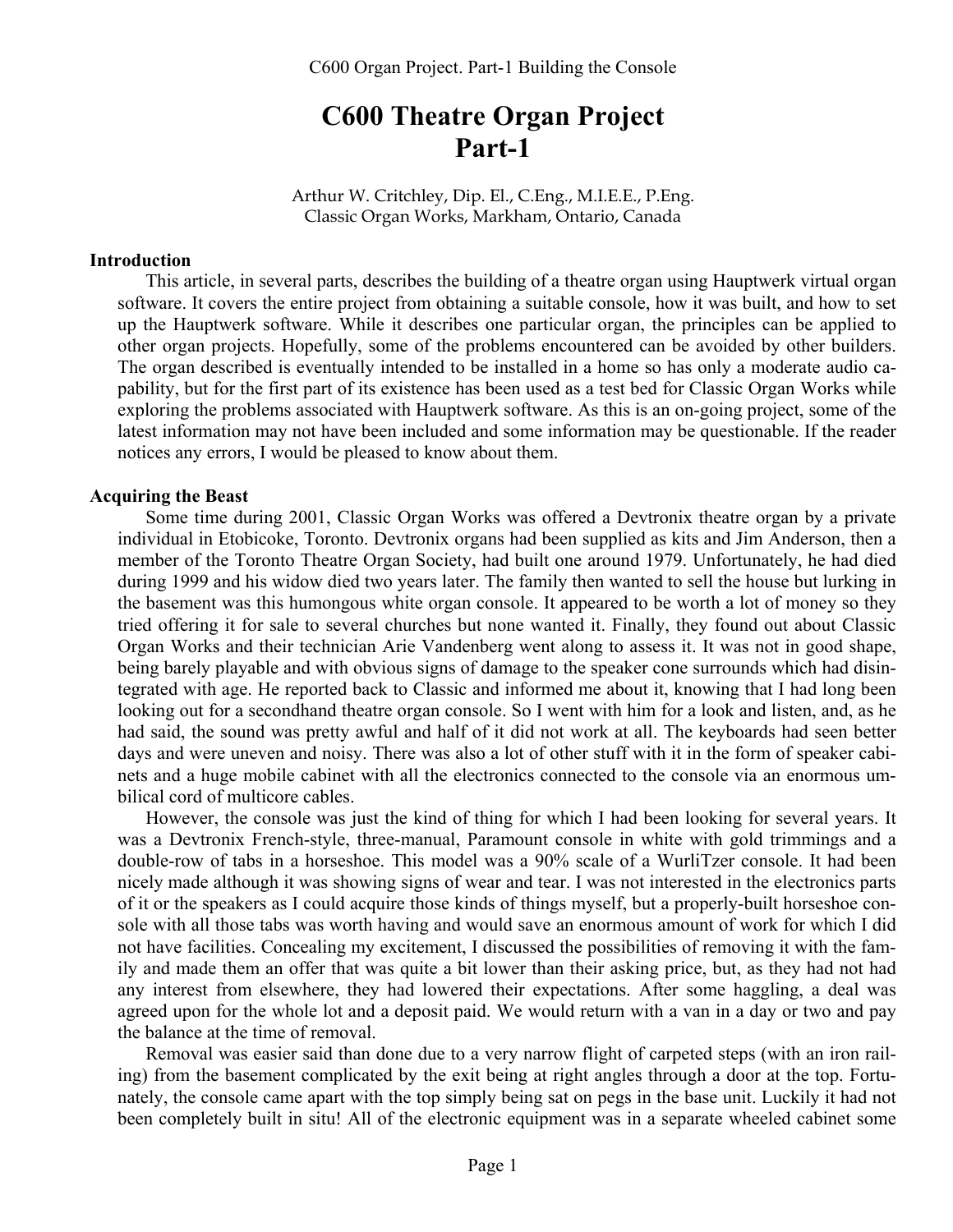four feet wide by four feet high by two feet deep that comprised about ten wooden shelves with boards mounted on them in clips. There were masses of transistors and literally miles of wire. Several largediameter multi-core cables led into the console and there were ten speaker cabinets in various sizes, including a Leslie cabinet and a high-frequency horn, as well as several power amplifiers.

Arie and I set about dismantling the system and carefully took the console apart, disconnecting cables that went between the upper and lower halves. It was extremely heavy with all the electronics inside so we disconnected and removed whatever we could. We could have gone through some double doors via the back garden but the route was tortuous and there was a narrow gate en route, so we elected to go via the stairs and out through the front door. We tipped the top part on its end and shunted it up the stairs one at a time to the top, being careful not to damage the trim. There, we spun it round ninety degrees on the carpet and shuffled it sideways through the basement doorway (having taken off the door). It just made it! The trip to the van was relatively easy. The base gave no trouble but the electronics cabinet suffered by being tipped on its end — the frame collapsed and all the boards ended up in a mess at one end, breaking off many wires. Undaunted, we carried it up the stairs, spun it round, and carted it off to the van. The speakers, pedalboard and bench followed with no trouble. The red-carpeted platform was a problem as it was too large to get into the van although it would easily pass through the basement doorway. It was agreed that the family would deliver it to Classic by open truck on a fine day.

Having got the organ into the van, I paid the balance and was informed that there were several other 'organy' items which I might as well take as they would only be thrown away if I didn't. These included some Wurlitzer posters, about twenty organ LPs, old theatre organ magazines, several useful reference books and all the schematics, invoices, notes and other details about the organ, including original Devtronix information and console plans. Some of these things were collectors' items and I accepted them gratefully.

## **What to Do With It?**

Back at Classic, the system was thoroughly inspected and it was decided that there was little point in trying to resurrect the electronics as, not only was it a dated system, but also most of it was in bad shape anyway and had suffered in the move. It would have taken an awful lot of work to put it back together and the tonal results would not have been all that good when it was done. In its day, however, the Devtronix organ was among the best electronic theatre organs. Modern organs, with sampled tones, and computer controls, easily outclass the technology of twenty-odd years ago.

Accordingly, the decision was made to gut it completely, leaving only the keys, tabs and pedalboard. A state-of-the-art Classic combination-action control system would be used that would provide many desirable features hitherto almost impossible to implement. Whatever tonal system might be used could be thought about later



The Beast, having been gutted, resides at Classic Organ Works. Keyboards are missing. The pedal lamp uses an old aerosol tin.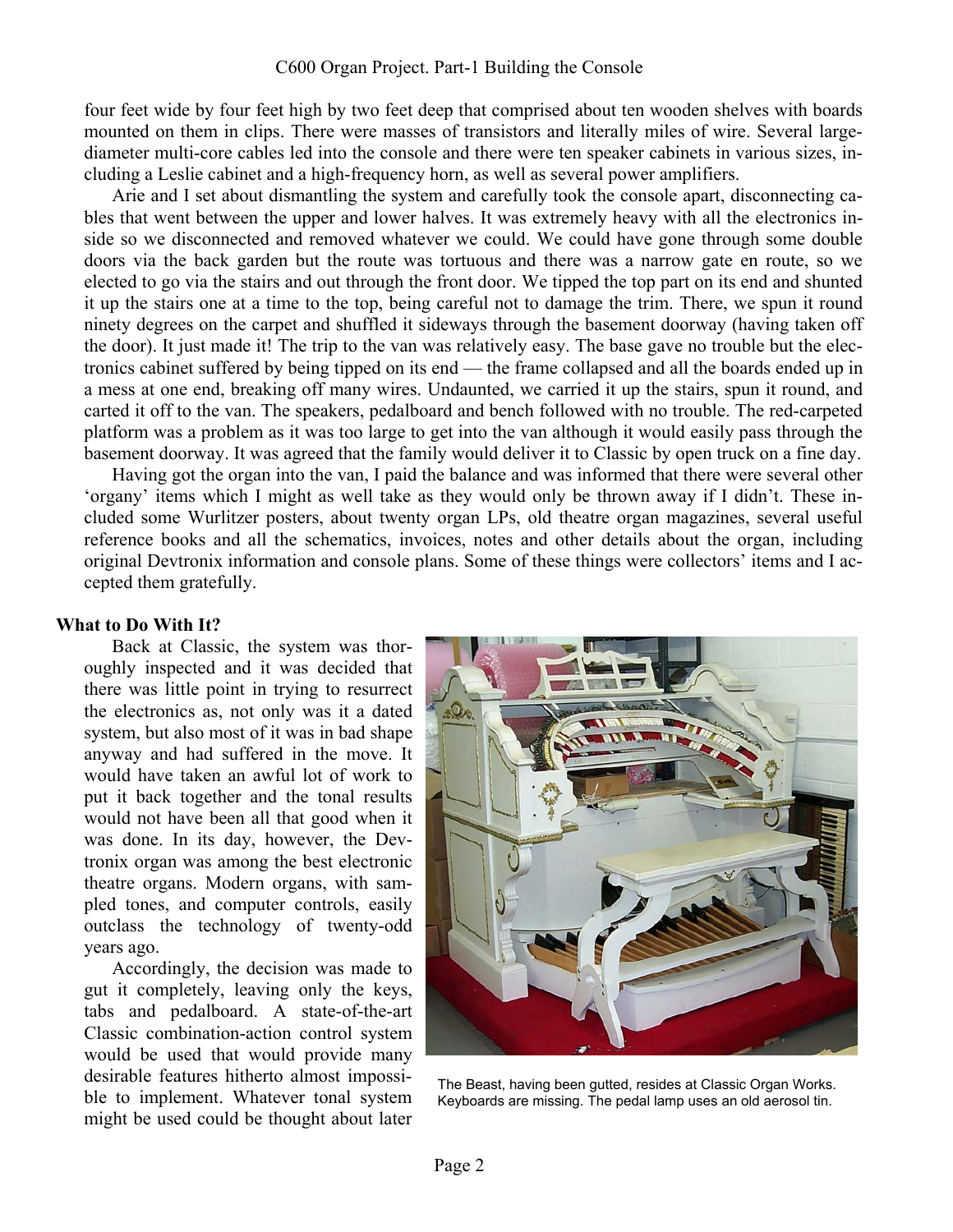when the console had been made to work as all would use the same kind of serial data stream. The various boards were removed, all inter-connecting wiring cut, and the boards sorted out according to function. When that had been done, they were cleaned up and offered for sale via the Internet to several organ-enthusiasts' lists where there were bound to be previous owners of Devtronix systems requiring spares or extra boards to expand their organs. After a while, all the boards had been disposed of except the reverberation unit and power amplifiers that could probably be used in a new system. The monetary return from the sold boards compensated for most of the original outlay.

## **Keyboards**

The console was cleaned up and all wiring scrapped — it amounted to quite a pile! Most of the inter-connecting wiring was old Post Office 26-gauge solid copper wire as used in telephone systems and would not be suitable for use on the crimped connecters that were going to be used. The keyboards were inspected and found to be plastic Pratt-Reed types in rather rough shape with many rubber bushes perished. These limited the travel of the keys at both up and down limits and had gone hard, causing the keys to 'clank'. Because these bushes had perished at different rates, the keys looked uneven and were noisy. However, the second-touch buffers were mostly quite good, which was a relief as they were obviously a special shape and would be hard to replace. New rub-



The Accompaniment keyboard base and pistons.

ber bushes were located at Organ Supply Industries in the US and enough ordered to rebush all the keys, together with the special silicone lubricant that would prolong their life. As it happened, only the lowest keyboard (Accompaniment) was bad enough to require all its bushes changing. The other two keyboards were usable as they were, which was a relief as to change the bushes require removal of all the key tops and springs so that the rubber bushes could be individually pushed onto their pegs — quite a tricky job when they had been lubricated as the pegs had a U-bend in them. It was decided to leave the rebushing of the other two keyboards to a future date after the console had been made to work



The Solo keyboard

again, when the shortcomings of the keys would be better apparent.

Two of the keyboards had second-touch contacts and extra bushes to give the extra pressure at the bottom of the key travel. Each keyboard used springy wire contacts that pressed against silverplated rods running the length of the keyboard two sets for second touch keyboards. The silverplated rods were in a very oxidized condition and obviously had not been cleaned in years. A preliminary cleaning of one showed that the contacts were usable although inclined to be intermittent. As built, that would have been a major problem since the contacts switched very low-level signals at relatively low impedances where contact resistance was a major factor, but with the Classic sys-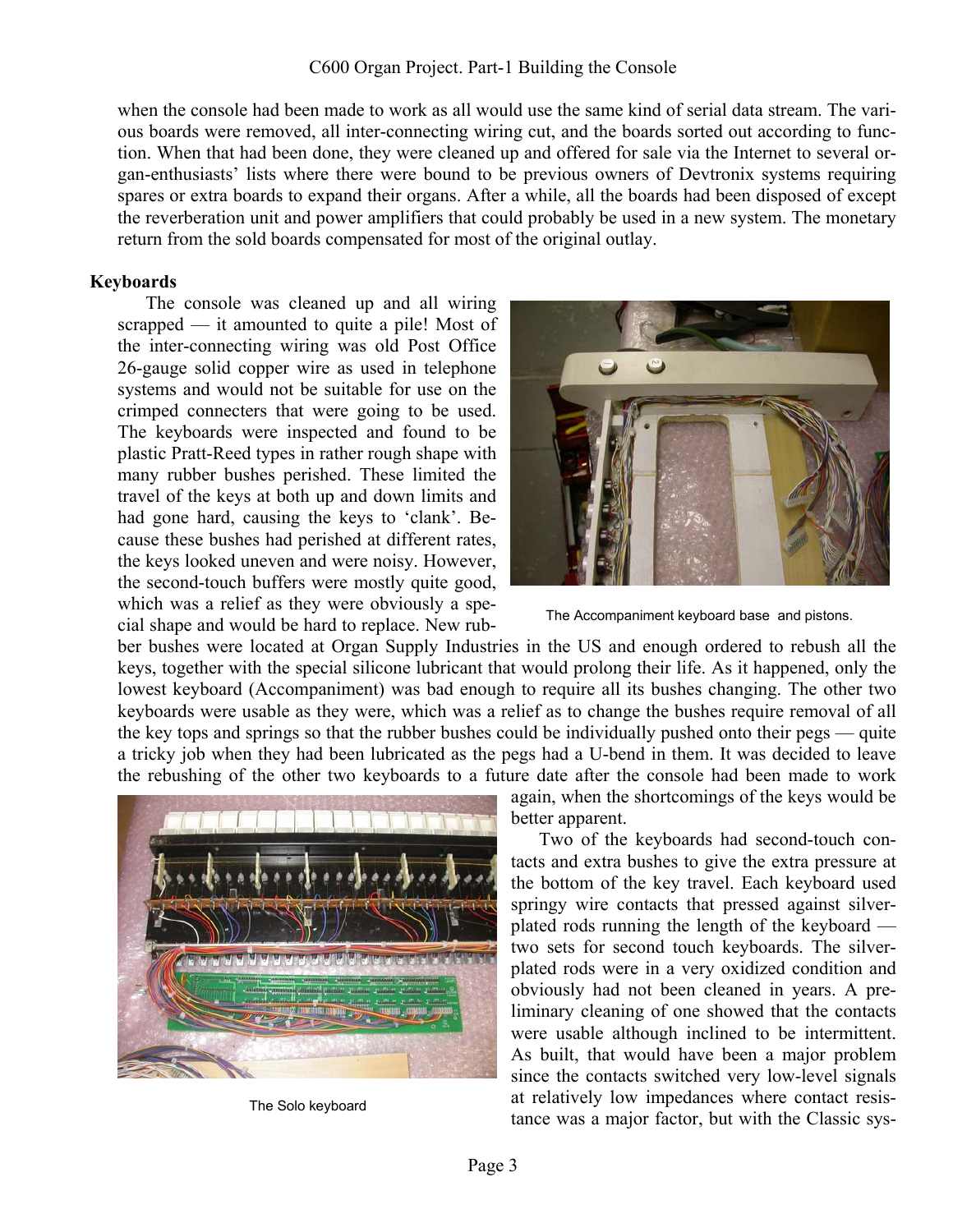tem, a small amount of d.c. current was switched by the contacts and this would help to keep them clean. Not only that, but the system contains anti-bounce software that eliminates all but the worst contactbounce problems.

It was apparent that there was little room under the keys. There would be no easy way to install diodes so that the keys could be matrixwired. That would also require the rods to be separated into twelvenote (octave) lengths and there were insufficient supporting pillars for these shorter pieces.



Underside of the Accompaniment keyboard showing the two sets of contacts for first and second touch and how the wiring was laced to the aluminum strip at the rear.

It was very probable that such pillars would not be obtainable some twenty-five years after they had been manufactured so it was decided to use wire-per-contact wiring with some small Classic Switch Input Boards and design an interface system that would mount on the back of the keyboard to save having masses of wire to the control system.

Accordingly, an interface mother board was designed that would use the same switching boards (type SIB-4) that were used in their 'Grey-Box' (CCU) control systems. The new interface board would be fitted vertically at the rear of the keyboard but set back on a wooden spacer and could be no taller that 2.5 inches (the height of a keyboard). Three 64-input SIB-4 boards would be used — one for First Touch, one for Second Touch and one for Piston switches. In addition, an output driver board (OUTN-1) would be used to drive piston lamps. All control pistons would be fitted on the piston rails rather than on a panel, so piston lamps were a necessity.

With this capability, it was decided that all general and divisional pistons might as well be illuminated types and new piston rails were planned. Since the switch-input boards had 64 inputs, there could be up to 32 double-touch pistons and suitable piston layouts were derived. All these input boards provided multiplexed 8-bit data outputs and had a common binary addressing scheme so that the connections to the control system would be shared and therefore minimal. The four boards on each manual would plug in from the rear. The top (Solo) manual did not have second touch so one board could be omitted. The same system could be used for the pedalboard that currently did not have second touch either. In this case, the pedal interface would be mounted away from the pedals on the back of the knee panel for better access. Lamps were allowed for on the pedals in case illuminated toe pistons were ever fitted. The use of an OUTN-1 board, although not principally a lamp driver, was so that it would be the same type as those used to drive stop magnets. It did mean, though, that each piston lamp had to have its own series resistor to limit in-rush current (to prolong its life) because there were no such resistors on the board. An OUTL-1 might have been a better choice as it has these resistors.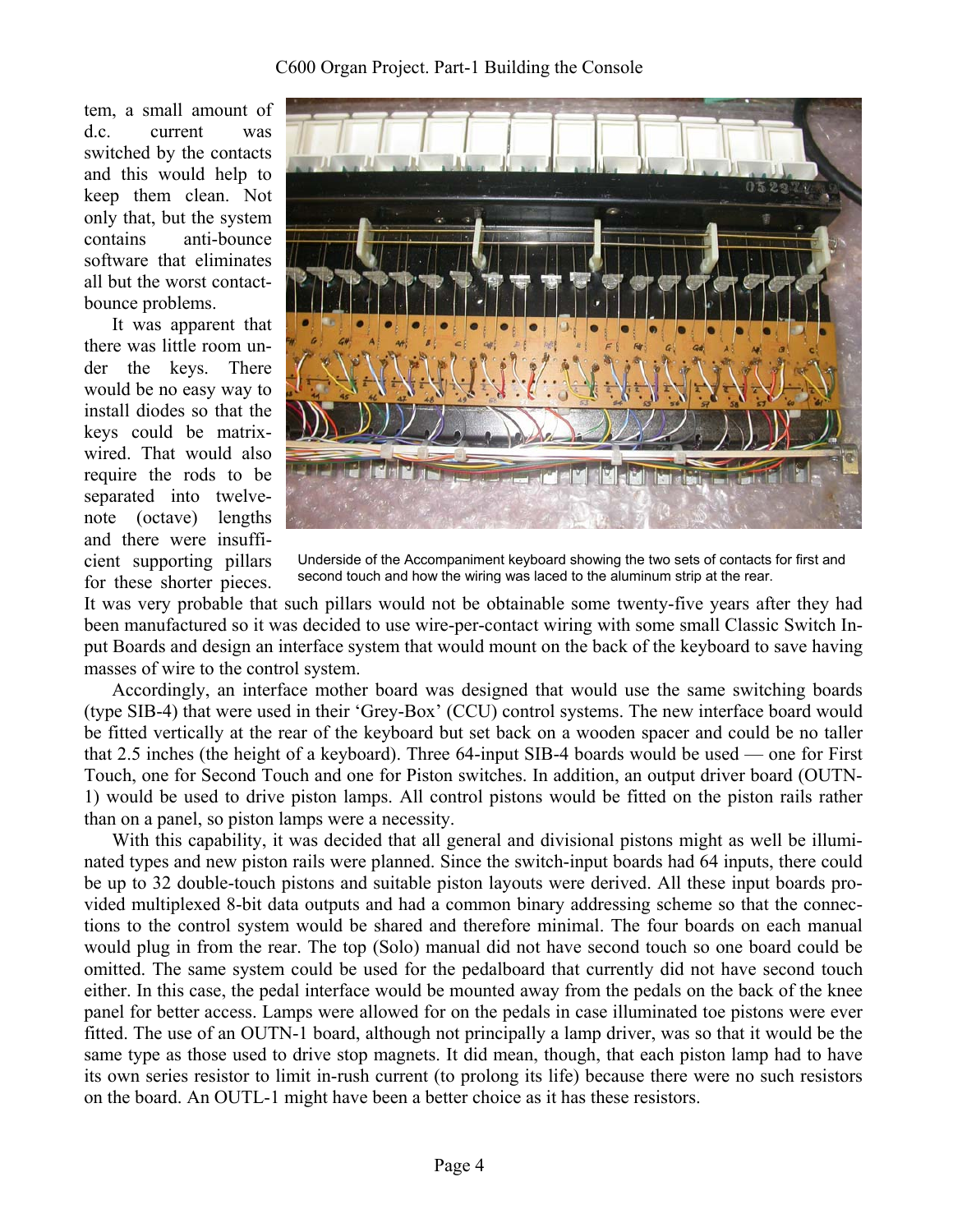The keyboards were not a good design as they were mounted on half-inch particle board used as a base under all the contacts. Consequently, there was no way to adjust the contacts once it had been assembled. Therefore, a large aperture the length of the keyboard was cut in each base for access from beneath. The three keyboards assembled into a single unit with the use of triangular wooden brackets at the sides that allowed each keyboard to be pivoted upwards for adjustments. However, there was a snag with these brackets because the aperture through the front of the console was no wider than the key cheeks and the brackets would not go through as well. Accordingly, the brackets were re-



placed by custom-made metal ones mounted inside the cheeks. All seemed well and the set of keyboards was installed temporarily to see what problems there might be. It was immediately apparent that the keyboards could not be raised individually because of the proximity of the stop tabs immediately above the top keyboard unless the entire assembly was pulled forward — and it would have to be pulled so far forward that it would be off the keybed. It was decided to leave that particular problem until later and continue with wiring. The keyboards could at least be removed and, if the cables were long enough, as a working entity so that adjustments would be possible. Failing that, extension cables could always be employed.

#### **Pistons**

The old piston rails had been removed and new ones were to be made with many more pistons that could be incorporated into the Classic control system to use its additional facilities. This involved rebating out the particle board base along the front edge to clear where the new pistons would go. At the same time, the key cheeks had their wiring grooves considerably enlarged to accept more piston wires because there were more pistons, many of which would also have lamps (none of the original pistons



were lighted types). While that was being done, additional holes were bored in the top of the key cheeks to allow for two effects pistons on each one. Thus, there was the maximum capability of 28 pistons on each rail. The positions of the five mounting screws dictated that the piston layout be in four groups of seven at oneinch intervals after the outermost screws had been moved closer to the cheeks. This is one-eighth of an inch less than the usual standard for piston spacing but was deemed to be acceptable. Again, there was little room to rewire the pistons as a matrix so they would have to be wired wire-per-switch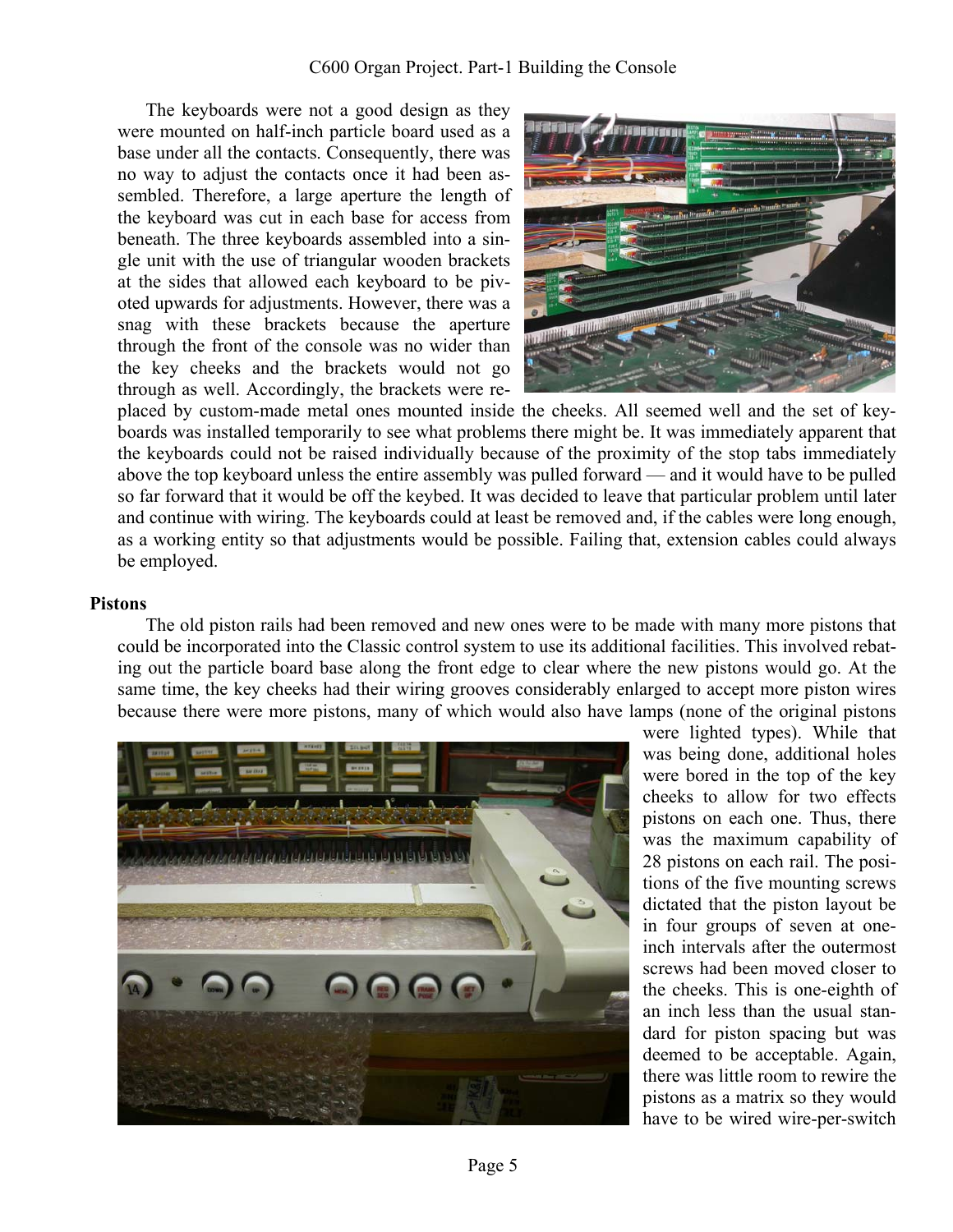fashion. The lamps would have to be done that way in any case as there was no place to put lampdriving circuitry under the keys. New pistons were ordered from Syndyne and engraved at Classic. Plans were made to include the second-touch capability of these Syndyne pistons. The old pistons were reused where possible to save costs although their colour and engraving style did not quite match the new ones.

An aluminum lacing bar was installed along the rear of the each keyboard behind the springs, to accommodate all the new wiring. The wiring would plug into the motherboards using single-in-line insulation-displacement connectors that did not need the wires to be stripped or soldered. These were MAS-CON through-type connectors where the wires could be installed one at a time with a special tool and looped on to another connector if necessary. One keyboard was started upon.

At this point, work slowed to a crawl due to other demands on my time and the console languished in the workshop at Classic until one day they decided that they needed the space. It was shipped back home and put into the garage — there being no room in the basement. There it sat, gathering dust and mouse droppings, for about three years. There was another consideration in this delay, though, which was that the then-current Classic computer control board (CCC) lacked a few outputs thought to be necessary for such a large console. Although even larger church organs had been made, they did not need as many odd outputs such as extra strobes for things like second-touch keyboards. The CCC was about to be redesigned and would then accommodate all the requirements for a large theatre organ.

### **Virtual Organ Software**

Meanwhile, technology marched relentlessly on and MidiTzer<sup>TM</sup> came on the scene. This was investigated and seemed to be of interest, especially as it was a free program. It worked on a standard PC and comprised a two-manual, eight-rank, virtual WurliTzer theatre organ modeled entirely in software, and using sound fonts to regenerate the sampled sounds of pipes. There was a screen display of the console and it was controlled entirely by MIDI signals from whatever keyboards and stops, pistons, etc, could be supplied. It was definitely a possibility. This system had been demonstrated at the American Theatre Organ Society's Fiftieth-anniversary Convention in Pasadena during July 2005. Classic Organ Works supplied the keyboards and pedalboard and I attended. The MidiTzer system was very much a possibility for my organ. There were some limitations as to what it could do, such as not being able to voice each note, but that would not matter at this stage.

Somewhat earlier, though, Hauptwerk<sup>TM</sup> had arrived and been tried out by Classic as being more professional — one had to buy the program but it offered much more by being able to completely emulate a large church organ. It used digital sampled pipe sounds with long samples. This would seem to be a better system but it was only for church organs. Then, early in 2006, Hauptwerk announced that they had a two-manual, eight-rank, virtual Wurlitzer theatre organ in the works with samples provided by Brett Milan Audio from the Virginia Theatre WurliTzer. Furthermore, a nineteen-rank, three-manual virtual WurliTzer was being planned. Hauptwerk also had the possibility that one could use one's own sample sets and therefore make any kind of an organ.

This news galvanized Classic into thinking anew about how to incorporate it into an organ as the existing sampling technology was becoming obsolete. It seemed possible to use Hauptwerk to entirely replace professional sound generation equipment in a small organ for a far lower cost. There was a theatre organ console doing nothing in my garage, so why not redeem it and breathe some life into it once more?

A deal was reached whereby I would build this organ at Classic using Classic parts and buy them at cost price, working on the organ in my own time in the evenings and weekends. In return, Classic would use the console for development and possibly demonstrate it at shows in order to generate enthusiasm for the Hauptwerk approach. After a suitable period of time, I would take the organ back home and it would be all mine. One such show was looming and that was a company Open House. As the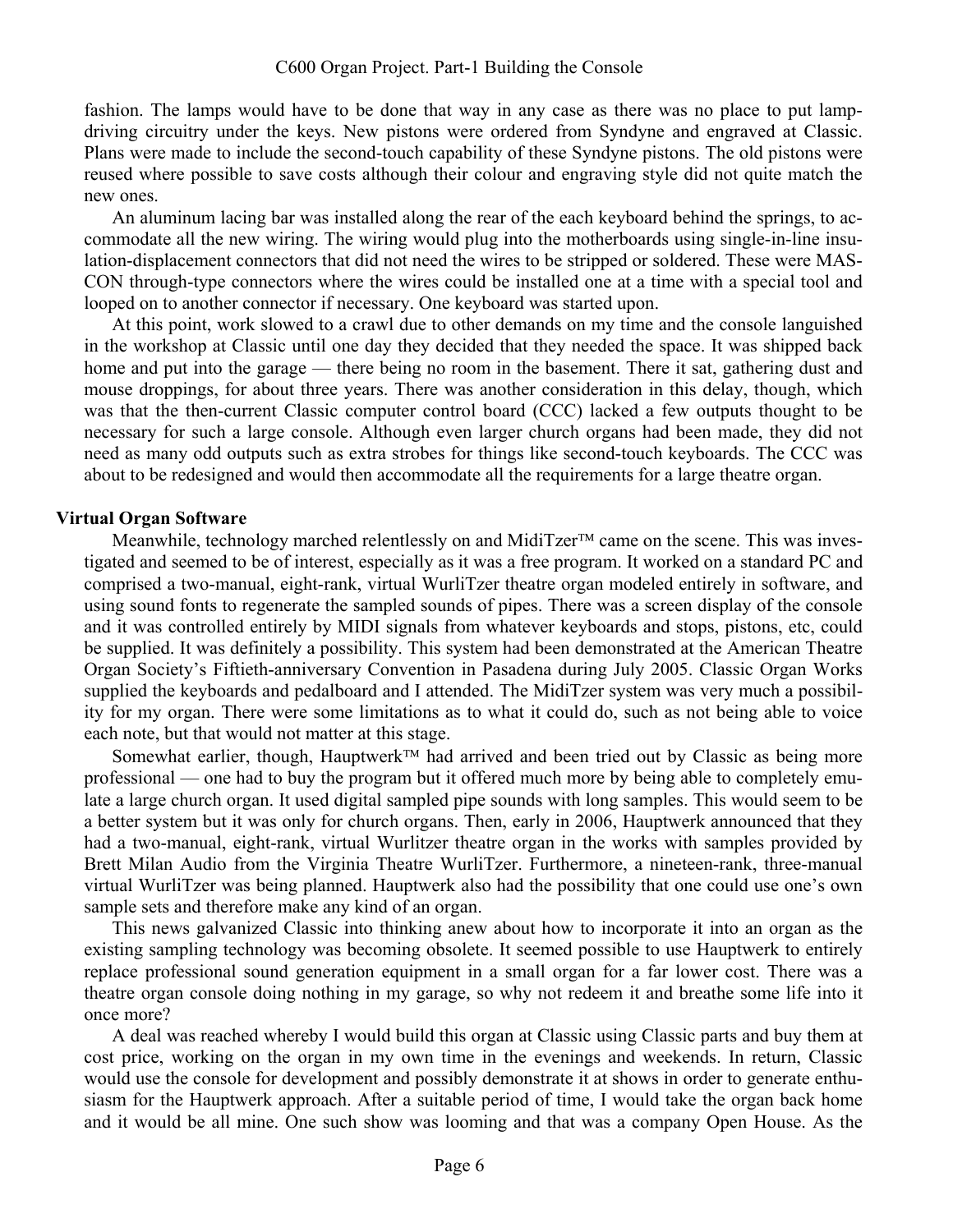date approached far too rapidly, it became necessary to work on the console during working hours as well and it became possible to play it, with limitations, only a day or two before that deadline.

Some time after the console had been built, Hauptwerk announced the imminent availability of a 31-rank, three-manual, theatre organ. This was going to be just what we wanted! But, until then, the organ had to be made to work and much had to be learned about Hauptwerk.

#### **Classic Software**

Much thought was given to writing the console software program. It was based on work recently done by myself for several theatre organs, including the 3/30 WurliTzer in the Grand Rapids Museum and Canada's largest theatre pipe organ in Kingston — a 3-manual, 28-rank Kimball. These all used a recently-revised program with far more capability than there had been when my organ had first been contemplated. As a result, some more pistons had to be ordered and engraved for extra controls. After much sweat and head-scratching a simplified test version of the software was produced.

At this point, the logical thing to do was to make the keyboards work. The fronts of their bases had already been rebated out so that many more pistons could be fitted. Then, the grooves inside the keycheeks had been enlarged to accommodate more wires. It took a long time before they were usable because the keyboard base and cheeks were glued together meaning that most of the work had to be done with a chisel because it was not possible to get a router near the ends.

I set about wiring the keyboards in such a way that they could be removed from the wooden base if necessary without unplugging any connectors. The contact springs and rails were cleaned up. Next, the piston rails were wired with their wiring placed in the key cheek grooves. Care was taken to ensure that no wires would get in the way of keys by hot-gluing them in place. It soon became apparent that there was no room for all the piston wires if the Syndyne second-touch pistons with lamps were to be fully used, despite all that chiselling. It was a shame, as I had already had them engraved and installed, but the second-touch capability had to be dropped. As each keyboard was completed, the wiring was tied to the lacing bar that had been added at the back. The keyboard was then tested.

Eventually, the complete set of three was able to be hooked up to the test facility using shared cables looped from one to another. Some problems then became immediately apparent that had not been noticed when a single keyboard had been tested. The keys were intermittent and their interface outputs depended on how many other keys were being pressed at the same time. It did not matter on which keyboard these notes were being pressed. The pistons were similarly afflicted and their identifying numbers were completely wrong in some cases. More contact cleaning improved matters slightly but the only way to improve matters seemed to be to unplug extra keyboards or shorten all the cables to the test set. This was going to be a major problem unless a cure could be found as they could not be any shorter in the console. This problem looked like being due to excess capacitance on the cables but that could not be the case since other organs had worked fine with longer cables. How were these keyboards any different? After some thought, it was realised that all the interface boards were being driven simultaneously by the addressing signals and that they had pull-down resistors which, when paralleled, were comparable in value to the pull-up resistors in the CCC outputs. As the signals emanated from opendrain CMOS devices, their outputs could never rise to the supply rail voltage and the effect would be worse with more boards (eventually up to eleven on this organ, causing the highest level to be little more than half the voltage rail). All the organs that had used this system before had used only a few such boards in parallel with little effect on the voltage levels. Such a low voltage swing would never operate the CMOS input devices in the control board as it would be nowhere near great enough to exceed the input voltage threshold. This was indeed the case so the pull-up resistors on the CCC board were reduced in value to give a greater voltage and that solved all these keyboard problems.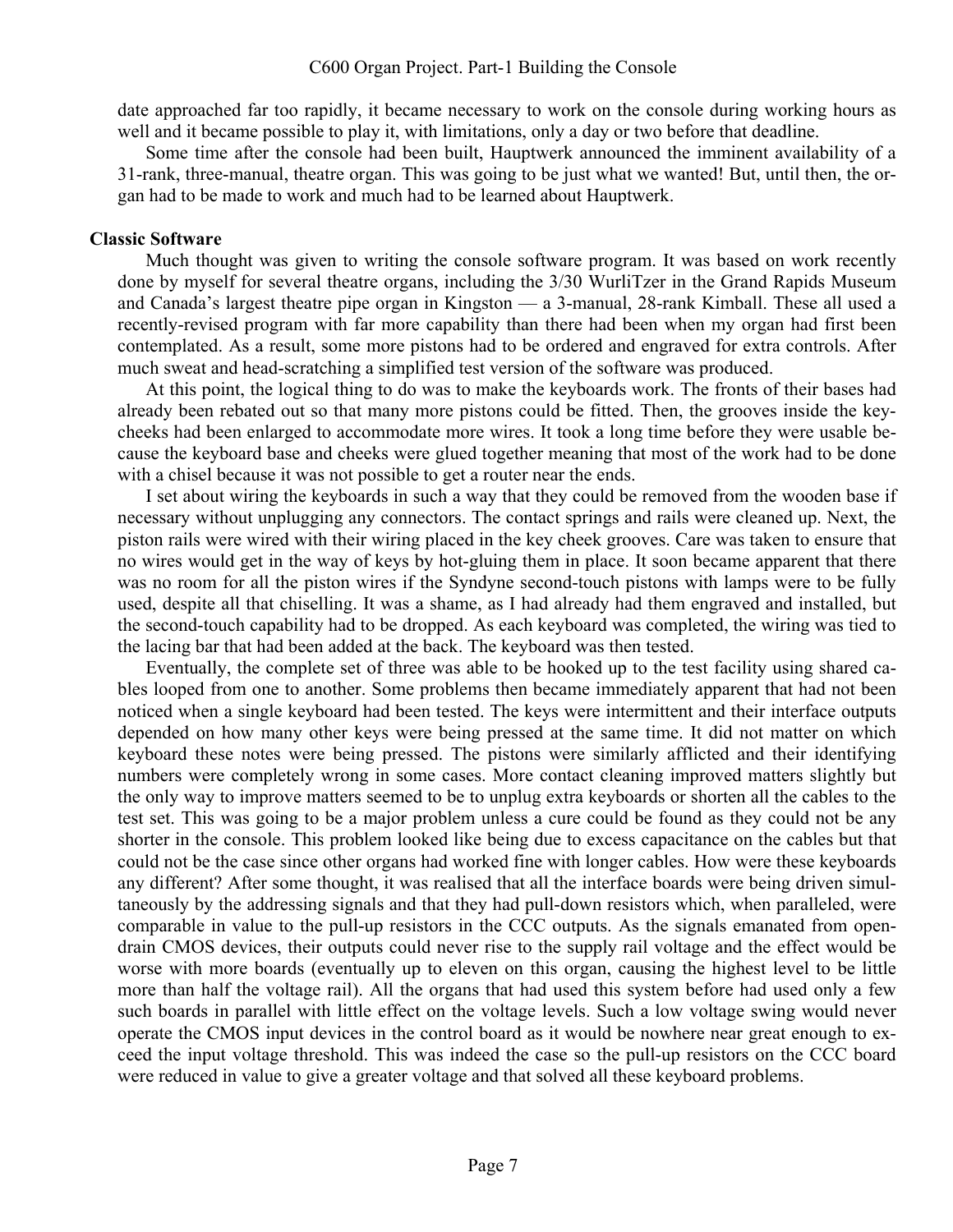## **Planning the Console Wiring**

Having got the keyboards to work reasonably well, the next job was to decide where and how to place in the console all the printed-circuit boards that were necessary. An over-riding consideration was that the console had been built in two pieces — top and bottom — so that it could be dismantled to pass through standard doorways. Consequently, there was a shelf formed by the keydesk that extended all the way to the back and became the base of the upper section. Unfortunately, the 'Grey Box' control system (CCU) would not fit above this shelf, being too tall, neither could it go sideways behind the keyboards, and it would not be convenient in the lower section, but it used small boards that plugged onto the rear of its front panel (a CCIO-3). Normal discrete boards were large and would be untidy, being all different shapes and sizes. The solution was to use the CCU front panel and bus-strips from the 'Grey Box', chop the panel in two and not use the metalwork. Then all inputs would be on one half of the panel and all outputs on the other. The outputs needed a high-current feed as they had to drive all the stop tab magnets so would have to be near the power supply and wired with very thick wire for their power so as to minimize voltage drops. The output panel would be placed at the right side of the console because there was a shelf for audio stuff in the way on the lower left side where the power unit could have gone. Power wiring for the input section need not be so thick so that could be installed on the left side. The shelf could be used to support the computer necessary to run Hauptwerk. As several other parts of the system required low-current feeds, a low-voltage distribution system was included for the left side. Thus the main power supply feed was as short as possible and had only one set of terminals enroute to the magnet drivers for minimum voltage drop. Some old keyboard mounting brackets were modified to hold the two pieces of CCIO-3 panel board yet allow them to be hinged down for access to the plug-in boards behind. All wiring would be to the front of the two panels (facing the rear of the console), except for the power and common control signals that would go behind. The console computer board (CCC) could fit between these two panels so that its wiring would be as short as possible to all boards. There was little else required in the upper section of the console — look inside and you will wonder where all the money went to!



The Left picture shows the Stop Magnet Driver Panel and the MIDI In/Out interface. The Right picture shows the Stop Switch Panel with the MIDI patch-panel at the bottom.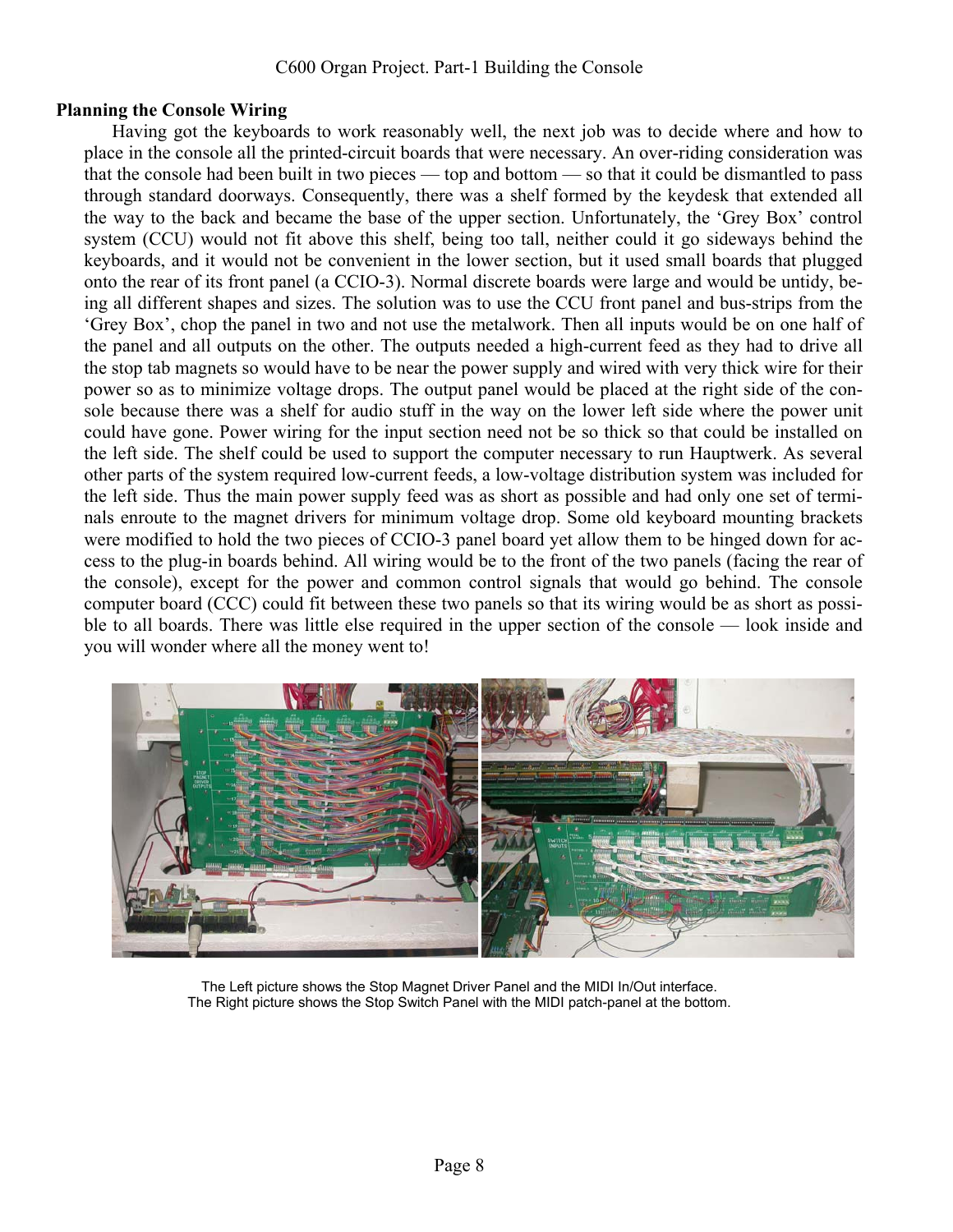#### **Wiring the Console**

Having sorted out the keyboards, main power distribution and board positions, the next task was to wire up the tabs. On past jobs it had sometimes been noticed that some general and divisional piston combinations would unexpectedly turn on the odd stop tab switch input — most annoying if it happened to be something like a Wood Block or Chimes! This was thought to be due to the high-current pulses during stop-magnet activation directly affecting the magnetically-operated reed switches in the tabs. The heavy currents in the common wires generated magnetic fields strong enough to trip the nearby switches directly and their slight hysteresis would not be enough to deactivate them because there were steady magnetic fields present from nearby magnets used to give the tabs their latching action. In other words, they were always on the point of operating due to the presence of magnets so that it would not take much extra magnetic influence to make them close their contacts. Removal of that extra influence might not be quite enough to let them turn off again. The cure was to separate the switch wiring from the magnet wiring and not to have a large common feed going up to many stops. Instead, the 12-volt feed was split via junction boards close to the supply so that each stop tab would have its own supply wire at a modest current (about a half-Amp only as they were 26-ohm magnets).

This normal-sized wiring (24 AWG) would be installed first and a feel established for how to install all the other wiring for the stops — bearing in mind that the various panels would need to hinge down so that the wiring would have to be in fairly loose bundles near the pivoting points to avoid undue stress. All possible spare stops would be wired in (and their wires tied back) so that 192 such feeds were required. The console actually has only some 164 stops installed but there is room for more in places between divisions. In planning the software, each division was arranged to end in some multiple of eight stops wherever possible in order to simplify the software. Hence the good number of 192  $(=24x8)$ . The system was split into two identical junction boards placed at the left and right sides of the

console with 96 each spread over eight 12-pin connectors.

The first job was to clean up the tabs and remove all the old stubs of wiring. These had been made using quite thick stranded wire whose insulation melted at the slightest touch of a soldering iron and some of the wires were poked into hollow pins. This made clean removal very difficult, especially when bending over the horseshoe and poking down between tabs with a hot iron and long-nosed pliers for the wires had to come off sideways where one had the least control of the process.



The Rear of the console. The Computer is in the centre with keyboard interfaces behind. The stop wiring support rail is hidden in the wiring. Dangling wires are for spare stops. Red wires are for 12V power. The tiny square board provides the MIDI effects.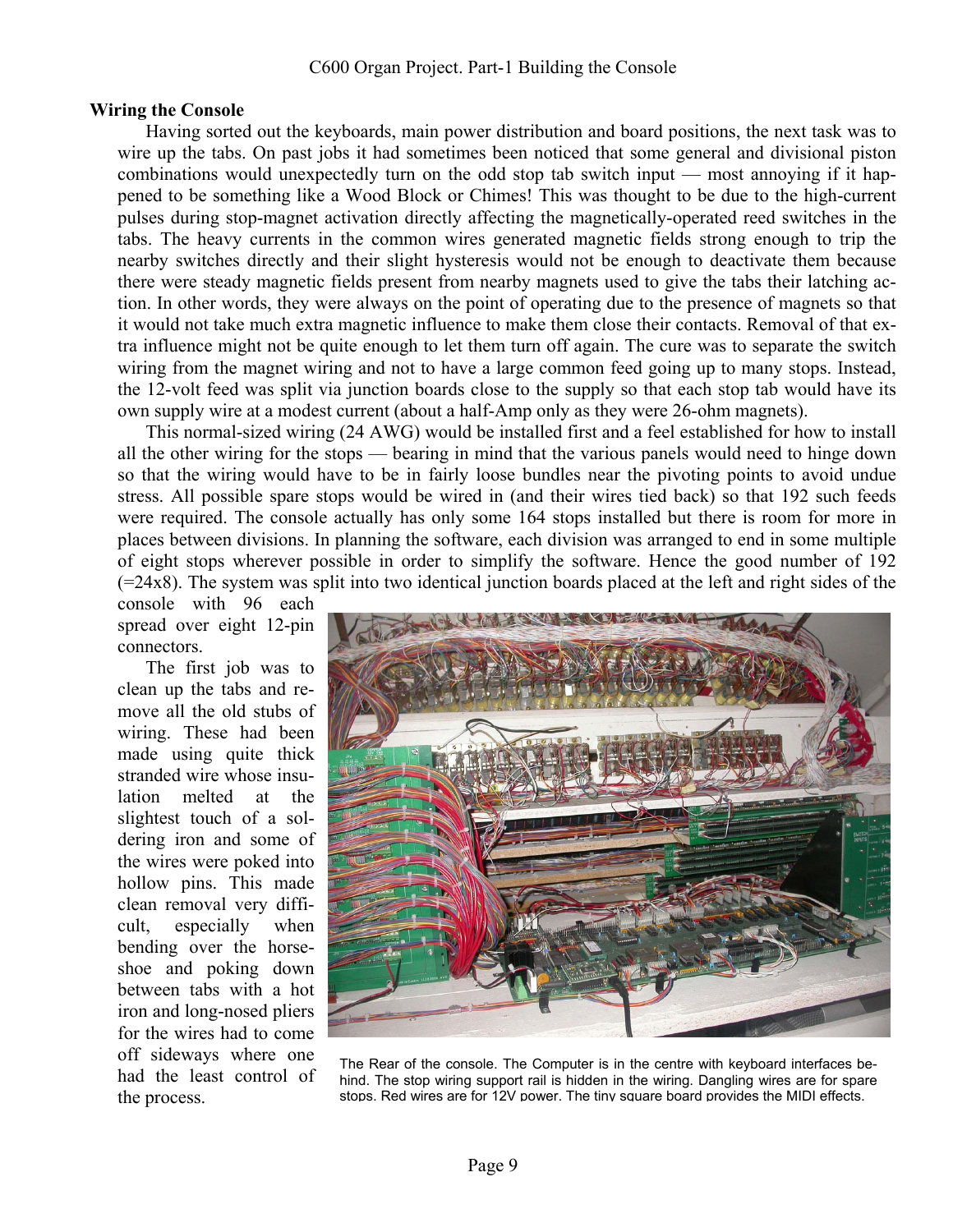### **Support Rail**

After cleaning up the tabs and repairing the odd pin, all 192 common +12V feeds were wired first. Although all from the same source, they were still wired in order according to the stop list. As the wiring progressed, it was tied temporarily to the support rail by means of garbage bag twist ties as these could easily be undone and retied as wires were added. It soon became apparent that the existing support rail for the wiring behind the tabs would not be able to handle all the wiring necessary This flimsy rail had been made from some plastic-coated steel rod (curtain rail?) about one-eighth of an inch in diameter and was quite springy with insufficient mounting points.

A look in the local Home Depot hardware store revealed some 3/8-inch diameter aluminum rod in three and four-foot lengths. This could easily be bent (gradually, round one's knee) to fit the horseshoe shape and two rods joined together with a heat-shrink sleeve. The question of supporting the rods was solved by using eye-bolts that the rod would slip through and using extension threaded screws fastened into the woodwork between the two rows of tabs. All the eyebolts were installed first and the rods added afterwards. Maneuvering the rods into place through all these eyebolts on a curve was a bit tricky but was managed successfully although at times the bolts bent alarmingly.

Multiples of eight colour-coded wires fitted into 8-pin connectors made the wiring job easier. Care was taken to work in a logical order starting with the pedal department (the longest wire run) and complete one connector group at a time so that mistakes would not be made. All possible empty tab positions were wired with their wires being tied back near the stop rail in case those tabs were ever fitted. After all the +12V wires had been installed, then all the magnets were wired. Lastly, all the switches were wired and their wiring separated from that of the magnets to further avoid interaction. Only when the stop wiring was complete and tested were proper cable ties fitted. Later testing revealed that the problem of inadvertent stop operation had been eliminated — on this organ at least.



Stop wiring showing the lacing bar behind the Accompaniment tabs. Each stop has plenty of loose wire to allow it to be removed while operative. Unused stop wires are tied back. One eye bolt is visible. The red wires come from the +12V distribution. One wire per stop.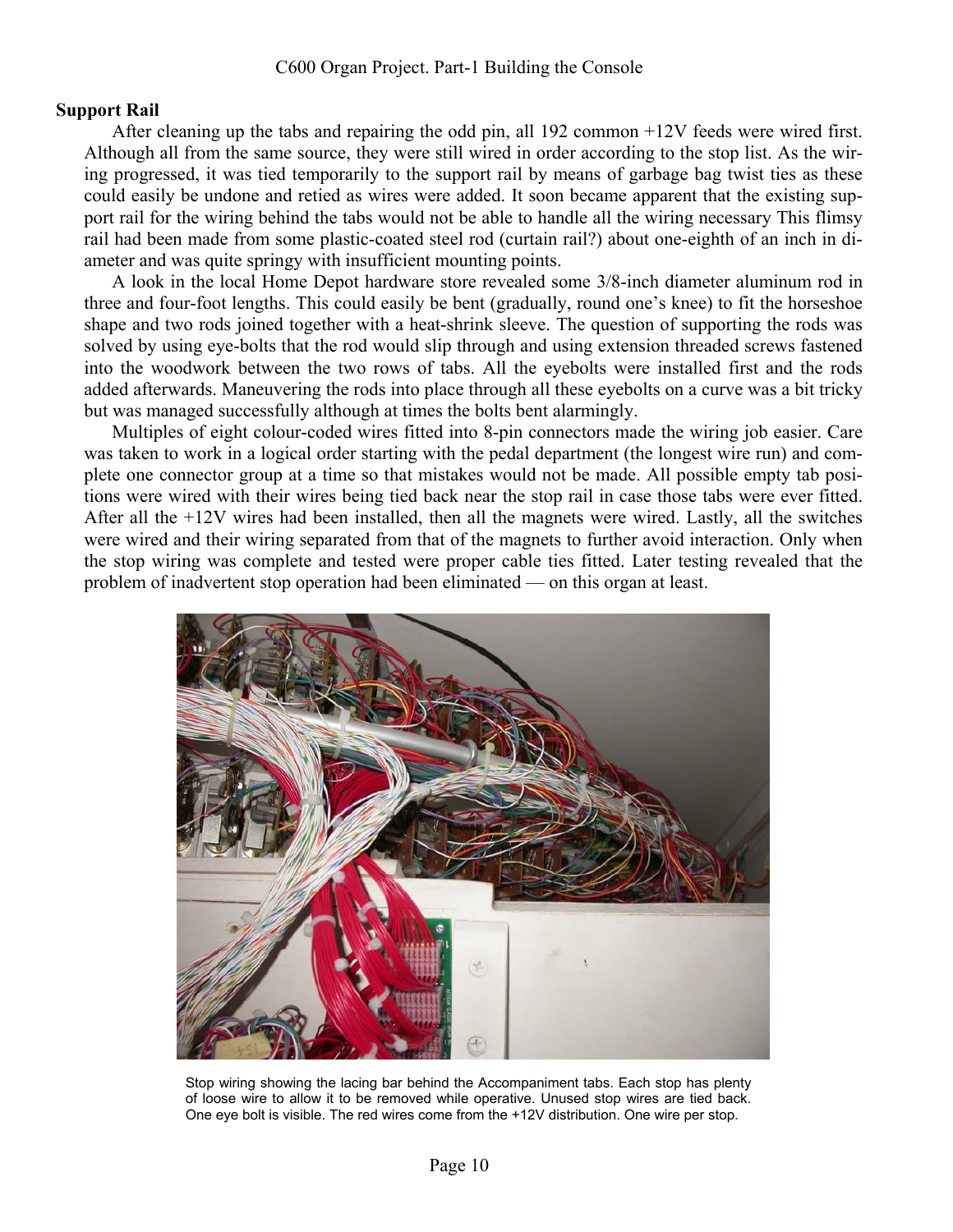#### **Pedalboard**

This was a surprisingly good one made to AGO standards with springs under the key fronts. It was in good shape but there were no contacts on the pedalboard. Instead, the pedalboard screwed to the console in a specific place and each pedal had an adjustable magnet that moved near a reed switch mounted on the console base. The pedalboard could therefore be removed without unplugging anything but at the expense of some groveling to get at the mounting screws inside the console and that placed some restrictions on where things could be mounted inside the console. Actually, this system turned out to be not very good because the screws were difficult to align on an uneven floor and the weight of anything on the console baseboard caused the switches to move down — away from the magnets, there being no supports beneath the base. In fact, when the organ had been rewired and it came time to test the pedalboard, initially not one of the pedals worked! Much adjustment was necessary involving bending of the magnet mountings to reduce the horizontal gaps between magnets and the reed switches. These were a source of trouble too, because the magnets had been glued to little wooden blocks that, in turn, were glued to steel brackets on the ends of the pedals. Several years in the garage, as well as some twentyfive years in the house, had caused the wood-to-steel glue to come unstuck so that several magnets had fallen off. Fortunately, all but one had been found during sweeping up the garage after the console had been removed. A spare magnet was obtained and a replacement block fashioned and glued with Superglue. After this had been installed, the original was discovered under a box in the garage! It was retained as a spare in case some other magnet fell off.

So now we had workable pistons, keys, pedals and tabs. A proper vacuum-fluorescent display was made and installed beneath a bezel that covered a large hole in a sloping wooden panel alongside the keycheeks where some AC switches had been removed. It was a little difficult to see, being off to one side, but did not detract from the general appearance of the console.



Working at last! The 2/8 Virginia Wurlitzer is on the screen.